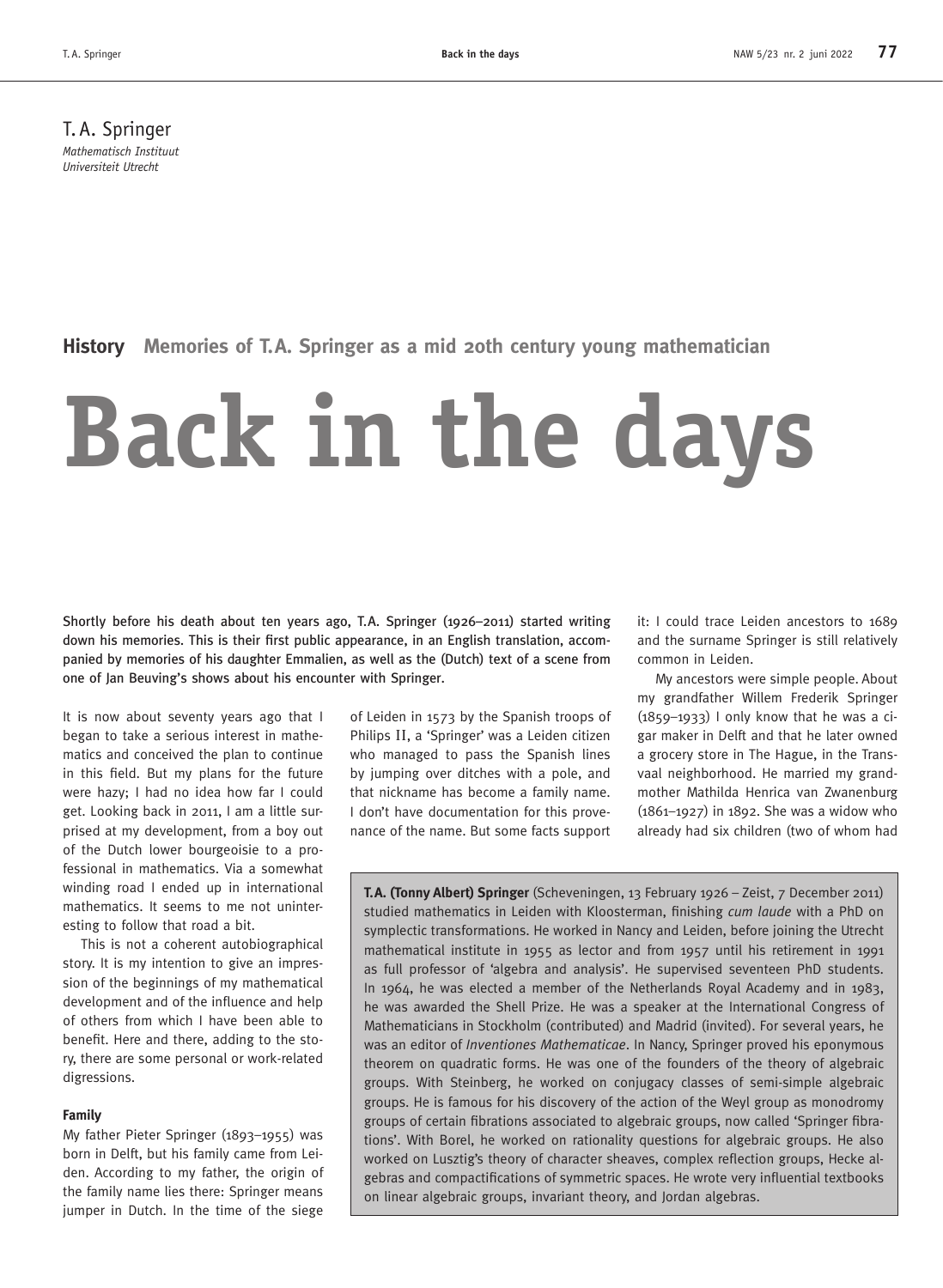died). My father was the second child and the eldest son of my grandparents. They had eight children (two died early).

After elementary school my father had to go work, further education was out of the question. To get ahead, he reported at the age of sixteen to Schoonhoven to be trained as a non-commissioned officer in the Mounted Artillery. Towards the end of the mobilization period of 1914–1918 (the period of World War I) he was stationed in The Hague. There he met my mother, Emma Lina van Drumpt (1892–1946). She was born in the Betuwe municipality of Kesteren. Her father Teunis van Drumpt (1865–1944) was a carpenter and contractor there. He married Aaltje Aalbers (1859–1950). They had four children, and my mother was the second child. According to my father, my grandfather was well off at first, but later he fell on hard times. During the 1930s crisis, the grandparents lived in poor conditions in Wageningen, with an unemployed son. My grandfather died during the evacuation of Wageningen in 1944, after the airborne landings near Arnhem.

My mother was a good student at school. The teacher felt that she should continue her studies to become a teacher. But my grandfather disagreed and thought his daughter should find a job. So that is what happened. When she met my father, she worked as a live-in maid for a family in Scheveningen.

My parents married in 1917 and went to live in Scheveningen. They had two children. Their first child Willem Frederik was born in November 1918, in a period of important events: the end of the World War I and the height of the Spanish flu in the Netherlands (a younger brother of my father died of it). I was the second child Tonny Albert (named after my mother), born in Scheveningen on February 13, 1926.

#### **Childhood**

I seem to have been an easy child. Because my brother was much older and went his own way, I was left to my own devices at home, which didn't trouble me. I believe I was able to read early on, with the help of a teacher (Ms. Cor Langereis) who was our tenant. In my school days I became a fervent reader. First I went to school in The Hague. But in 1934 my father (by then a sergeant at the Mounted Artillery) was transferred to Ede. There I went through



T.A. Springer

the upper levels of elementary school. From 1937 I was at secondary school. In 1939 we went back to The Hague.

#### **The HBS**

My father made sure that his sons received the secondary school education at the HBS that he himself had missed. The HBS (Higher Civil School), introduced in 1863, was a school type that existed for about a hundred years. Originally it was intended that there, students from the upper middle class attained a level of general knowledge as required for jobs in trade and industry. Later, the HBS became a popular type of school. It also proved to be a good preparation for a study in the exact sciences; prominent Dutch scholars of the early 20th century started at the HBS. The most important subjects in the curriculum were the exact subjects: mathematics, physics, chemistry; and modern languages: French, German, English and of course Dutch. The education was solid. Making the material enjoyable was not a goal.

In the first two years of my HBS period I was at the Wagenings Lyceum. After we moved to The Hague in 1939, I attended the Second Municipal Lyceum at the Stokroosplein. In 1942 I did my final exams there. (Shortly afterwards the school building and its surroundings were razed to the ground by order of German military authorities). I did not have much trouble with the examination material. Physics and chemistry fascinated me the most, more than mathematics. Drawing and 'state houskeeping' (=economics) were my worst subjects. The language lessons also bore fruit: I was still a fervent reader and I could indulge in foreign literature, which had become accessible through education. Later, too, I benefited greatly from the knowledge of languages that was taught to me at the HBS.

Via school I was also introduced to another part of culture: music. For secondary school students in The Hague, concerts were given by the Residentie-orkest, accompanied by explanations by the conductor. Through those concerts I became fascinated by music and that has remained so. I myself have never played an instrument, I am just a listener. ('Music' to me is 'classical' music, taken in a broad sense. I have never been interested in pop music and the like.) After I left school I listened to many concerts in The Hague. Regular musical life more or less continued until the last year of the war. After the end of the war there was a lot going on. Many famous conductors performed in The Hague (or Scheveningen) around 1950 (Ansermet, van Beinum, Furtwängler, Kubelik, Monteux, Walter). In later years this did not happen anymore. Although my concert attendance has declined over the years, I have benefited for many years, together with my wife, from the vigor of the Utrecht and Amsterdam music scene. In the 21st century, this unfortunately stalled.

#### **Society**

At the beginning of my school years social and political developments passed me by, secure as I was in the peace and quiet of a family. The crisis of the 1930s brought salary cuts for civil servants like my father, but no forced resignations. My parents had to be frugal but they were used to that.

In contrast to the situation of many Dutch contemporaries, religion did not play a major role for my parents. The 'verzuiling' (pillarization of religion in Dutch society), noticeable everywhere at that time, was not to their liking. I noticed it sometimes, with family and acquaintances, or when Catholic neighbor boys in Ede let me know that they were only allowed to play soccer with Catholic boys.

In Ede I also became aware of the social stratification of the Netherlands, when a classmate (son of an officer) told me that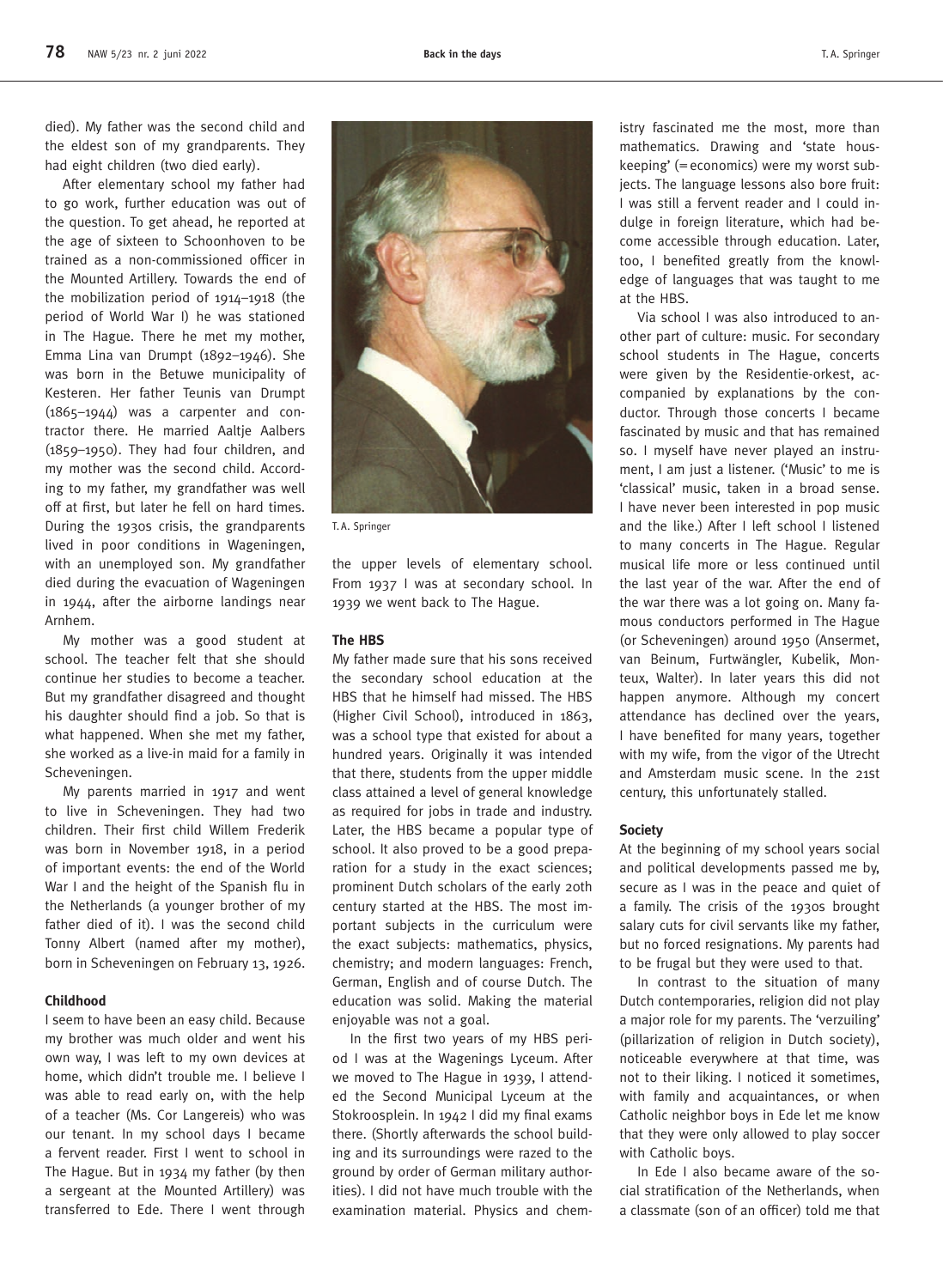he really shouldn't play with a non-commissioned officer's son. Because I was such a smart student the contact was still permissible. Such expressions of social discrimination were not uncommon in those days. Later on, until the 1950s, I still encountered them in the university world, in remarks made by regents and by representatives of student fraternities. (After the cultural revolution of the years after 1968 this no longer happened; by then everyone had become progressive.) Such statements irritated me. However, I kept my irritations to myself. But I did get a critical (or perhaps even cynical) view of Dutch academic morals and habits. Later I have always distanced myself from the circles of University regents and student fraternities. The few times that I did find myself amongst them I felt out of place.

Back to school. The most far-reaching event in my school years was the German invasion of the Netherlands in 1940, the beginning of the war period 1940–1945. During those years I started to study mathematics. But before I talk about that, it should be noted that in that period, especially the later years, the woes of war always loomed in the background. Incidentally, my family got through those years reasonably well.

#### **Mathematics**

In my school years there was not much evidence of a special talent for mathematics. My highest grades were for physics and chemistry (9 or 10 on a scale of 10). For math it was never more than 8 (the teacher, a former officer, did not go higher). At the beginning of the last school year, I thought about studying chemistry at the Technical College in Delft. My interest, however, shifted to physics and astronomy and eventually to mathematics. But the mathematics education was boring. It came down to training for the final exam. I did try to learn a little more about mathematics, from popular science books I found in the library, but it didn't make me much wiser.

Snooping around the book market in The Hague (where there was a lot of everything) however, I found a 19th century French book with mathematical exercises: Frenet's *Recueil d'exercices sur le calcul infinitésimal*. Some of the exercises I could understand and even solve, but most of it was mysterious. If I am not mistaken, at the same time I came across a formula that

greatly intrigued:

$$
1 + \frac{1}{4} + \frac{1}{9} + \frac{1}{16} + \dots = \frac{\pi^2}{6}.
$$

I began to suspect that there were interesting things to be found in mathematics and I wanted to know more about it. A study at a university did not seem possible. After consultation with my parents I decided to look for an office job and in addition to that, to start studying for a mathematical degree in teaching. I ended up with a job at the central government of PTT (Post Telegraph Telephone) in the Hague, as a non-tenured deputy commissioner.

## **KI and KV**

I studied for non-university exams KI and KV to obtain the authority to teach mathematics at the HBS. They were held once a year in The Hague, with a written and an oral part. The material covered a large part of the material from the first years of a university mathematics study.

One prepared for the exams by selfstudy, or by following lessons with a 'trainer'. I did the latter. For the first KI exam I ended up with a teacher who showed me the ropes (Ms. C. Gerritsen, in early 1945 she was killed in the bombing of the The Hague Bezuidenhout district). An important subject was 'stelkunde', i.e., algebra. The subject matter was old-fashioned. It included, in addition to algebraic matters such as linear equations, some analysis, such as convergence criteria for infinite series. The most difficult subject was uniform convergence of series of functions. I had difficulty with it. I had even more difficulty with the subject of descriptive geometry. For that one had to make complicated drawings on the written exam. Because of my poor drawing skills this was a failure. Nevertheless I passed the KI exam in the fall of 1943, by the skin of my teeth.

For the second KV exam I took lessons from a well-known trainer in The Hague, Dr. M. Scheffer. I benefited greatly from his lessons. (He also taught me the principles of complex function theory). With the exam KV I had no trouble, not even with the descriptive geometry. I took it in December 1945; and by then I was already studying in Leiden.

# **KI and KV (continued)**

For the benefit of those studying for the KI and KV exams, there arose, between 1900 and 1950, a small subculture. This involved textbooks (for example a series by the publisher Noordhoff) and a magazine (the *Nieuw Tijdschrift voor Wiskunde*).

Actively involved in all this was Pieter Wijdenes (1872–1972). Starting as a teacher he became a leading man in Dutch mathematics education, who published many textbooks, of various levels. He also provided training for the K-exams. I used his book *Middle Algebra* (1933) for the algebra part of the KI exam. It is a preparation for the more difficult *Higher Algebra*. For that, reference is made to the *Lessons on Higher Algebra* (from 1926) by Prof. Schuh, an adaptation of a book with the same title by R. Lobatto from 1845(!). Fred. Schuh (1872–1966) was professor of mathematics at the Technical College in Delft for many years and his scientific output is not large, but he produced many textbooks which, although exact and precise, are mainly dry as dust. They have not stood the test of time. Still worthwhile though, is a more lighthearted book of his on mathematical games, published in English as *The Master Book of Mathematical Recreations* (Dover, 1968). Schuh provided radio commentaries, and partly because of that he was perhaps the most prominent Dutch mathematician in the 1920s and 1930s. The profound L.E.J. Brouwer was relatively unknown then. I only came across his name for the first time in February 1943 in an encyclopaedia article about D. Hilbert, which I consulted when his death was reported in the newspaper.

## **Mathematics in Leiden**

In my civil service days I had saved some money. It became the basis for a study of mathematics at Leiden University, which I started in the fall of 1945. I continued to live in The Hague with my parents. In Leiden a new world opened up for me. I knew the larger part of the University mathematics material for the first few years, but that material was built into a bigger whole and the teaching was not aimed at exam training.

The very first lecture I attended immediately made a lasting impression. It was a (non-compulsory) lecture by H.D. Kloosterman about the number theory of quadratic forms. It began with elementary material that I knew from the KI exam, but presented in a superior fashion. Later he discussed the classical theory of binary quadratic forms.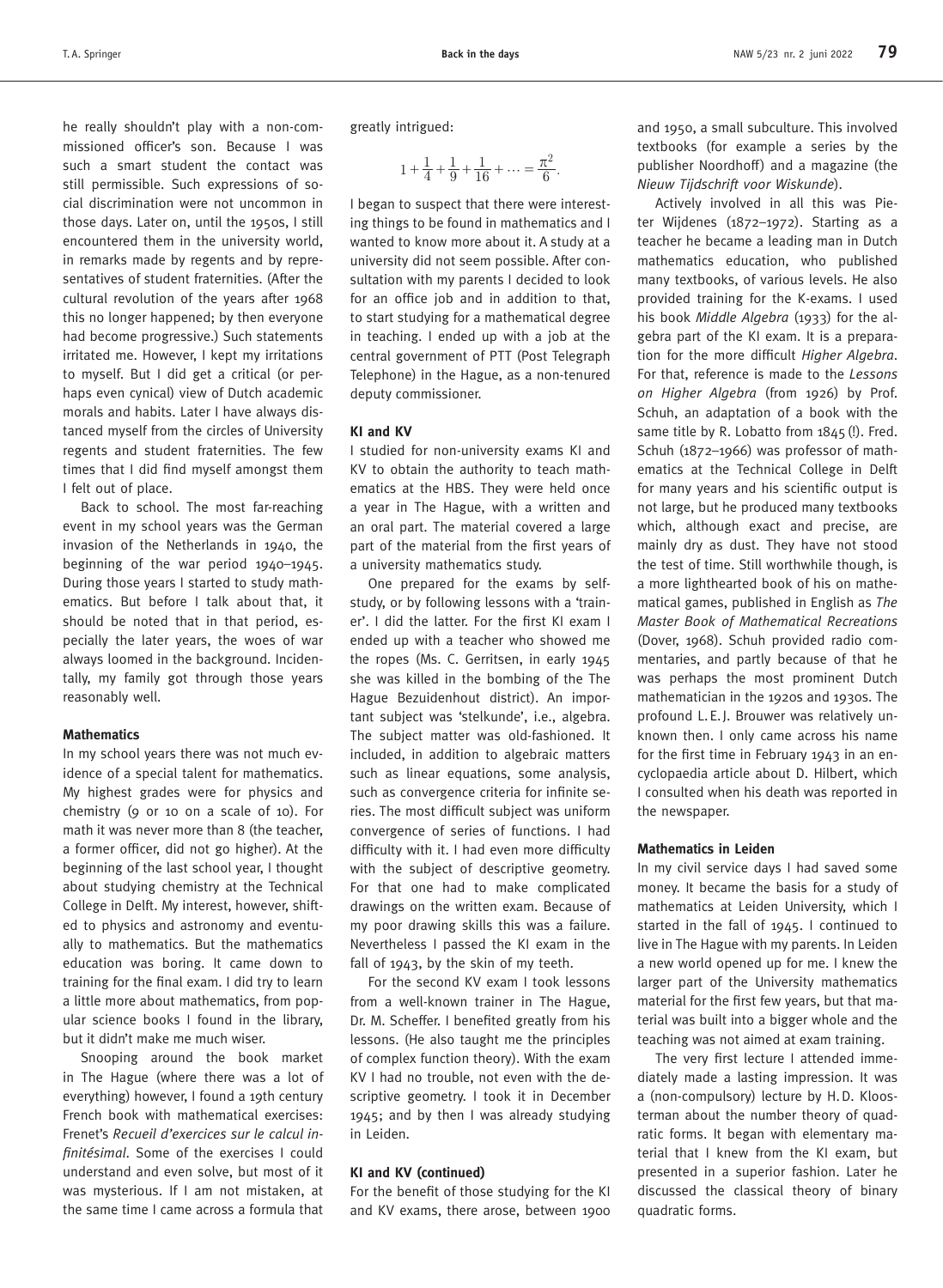The first academic exam (the candidacy exam) had two main subjects (for a mathematics student usually mathematics and physics) and an minor (usually astronomy). I wanted to pass the candidacy exam quickly, but there was a problem with a physics major: it required a two-year lab practicum to be taken. I therefore decided to take astronomy as my second major (and physics as a minor subject). I then succeeded in passing the exam in the summer of 1946.

My brief contact with astronomy has taught me a lot of respect for Leiden astronomy. I believe I even thought of switching to astronomy. But I stayed with mathematics: I noticed that I comprehended things more easily there. Also the side of astronomy involving instruments did not appeal to me.

The academic year 1945–1946 was largely filled with studying astronomy and physics. I must have worked hard, but that was a relief after the bureaucratic job of the previous years. There was still time left to become acquainted with the foreign mathematical literature. It was accessible at the 'Bosscha reading room', housed in the Institute for Theoretical Physics, in a corner of the Kamerlingh Onnes Laboratory. The reading room had come into existence at the initiative of the Leiden theoretical physicist Paul Ehrenfest (1880–1933), who, following the example of the university in Göttingen, had set up a mathematical-physical library annex reading room, financially supported by the Dutch-Indian planter K.A.R. Bosscha (son of a Dutch physicist). Ehrenfest's successor, Kramers, kept the reading room going. After his death in 1951, the library was split.

I benefited greatly from the Leiden library facilities. I spent many hours in the reading room with books that I had discovered in the library. In that first year I rummaged through the library, mostly on my own, and became superficially acquainted with all kinds of subjects. Kloosterman's lecture led me to peek at books on number theory, where I found intriguing subjects (prime number theory, Riemann's conjecture*...*). I then (and a bit later on as well) also tried to learn a bit more about the work of 'classical' mathematicians, through their own publications. That's how I learned a thing or two from Gauss's *Disquisitiones Arithmeticae*. But other classical work, such as that of Riemann, was still out of reach for me.

# **Assistant in Delft**

In the fall of 1946, I had to start looking for work or additional income. A fellow student told me that there were vacant assistant positions at the mathematics department of the Delft Technical College. I applied and was hired.

Around the same time I began to visit the monthly meetings of the Dutch association of mathematicians (the Wiskundig Genootschap whose motto is 'An untiring labor surpasses all'). At the time such a meeting took place in the Amsterdam hotel Krasnapolsky; and the major part was a scientific lecture. The first time I went there was a lecture by the young Delft professor N.G. de Bruijn about zeroes of polynomials. That first time, it must have been in January 1947, I witnessed the famous Brouwer. I distinctly remember our meeting. Before the beginning of that meeting I kept myself in the background, hardly knowing anyone of the attendants. At a certain moment an older gentlemen entered the room, including a tall person having a striking appearance. "That must be Brouwer", I thought and I was correct. To my surprise, he approached me, introduced himself and had a friendly chat with me.

In the meantime, I was an assistant at Delft. The assistants were assigned to one of the professors, and in my case, to my surprise, this was de Bruijn, whom I had seen for the first time shortly before at the Society. An assistant taught practicals for the subject descriptive geometry (which has since disappeared from the curriculum) and in addition did little jobs for his supervisor. This brought me into closer contact with de Bruijn. He is one of the most prominent Dutch mathematicians from the second half of the 20th century. Born in The Hague in 1918, where he also attended the HBS, he took the KI and KV exams as a self-taught person and went to study in Leiden in 1936. He came under the influence of H.D. Kloosterman and obtained his doctorate in 1943, on a subject related to Kloosterman's interests. When I became his assistant he had left this field.

Contact with such an original mathematician was a new experience for me. So far I had been merely receptive in mathematics. That you yourself could invent (or, if you will) find mathematics was new to me. In our conversations about mathematics, I came to be impressed by de Bruijn's knowledge and insight. But I also noticed that we approached mathematics differently. De Bruijn tackles problems of all kinds with original ideas. I am interested in problems coming from the mathematical tradition and in the tools from the new mathematical technology with which they are tackled. An illustration: when de Bruijn once saw me reading in H. Weyl's articles from the 1920s on representations of Lie groups, he asked me if I needed those things for something. I had no answer to that. I had come across those articles via some roundabout route and they intrigued me and incidentally, it took a long time before I grasped the content fully. In our conversations de Bruijn told me what he was working on. It turned out that we could answer a question that he had posed in his lecture to the Mathematical Society. That led to a joint publication (my first) [2]. Somewhat to my surprise; my contribution was only a small one I thought. De Bruijn had conjectured that its main result (an inequality for zeroes of polynomials) is a special case of a more general inequality. That conjecture has strangely lain unproven lurking for years in our article, and it was not proven until 2005, see [7].

My Delft assistantship was not of long duration. In the fall of 1947 I became an assistant of mathematics in Leiden. My contacts with de Bruijn did not end completely, but they did become fewer. Later we went our separate ways and there were minor collisions at crossroads sometimes. In our old age our relationship has become friendly again.

## **Assistant in Leiden**

From September 1947 to October 1951 I was an assistant in Leiden. In those years my teaching task was to assist with H.D. Kloosterman's lecture on the infinitesimal calculus, by means of a practical problem solving class, and to assist with written examinations. Mathematicians did not have workrooms at the university. But if necessary (for appointments with students, for example) I could go somewhere in the Institute for Theoretical Physics, where Kloosterman also gave his elementary lectures. In this way I got to know the theoretical physicists of Leiden at the time: the professor H.A. Kramers, the curator J. Korringa and the assistant P.H.E. Meijer. This led to pleasant and (for me) instructive contacts. But of course I was most in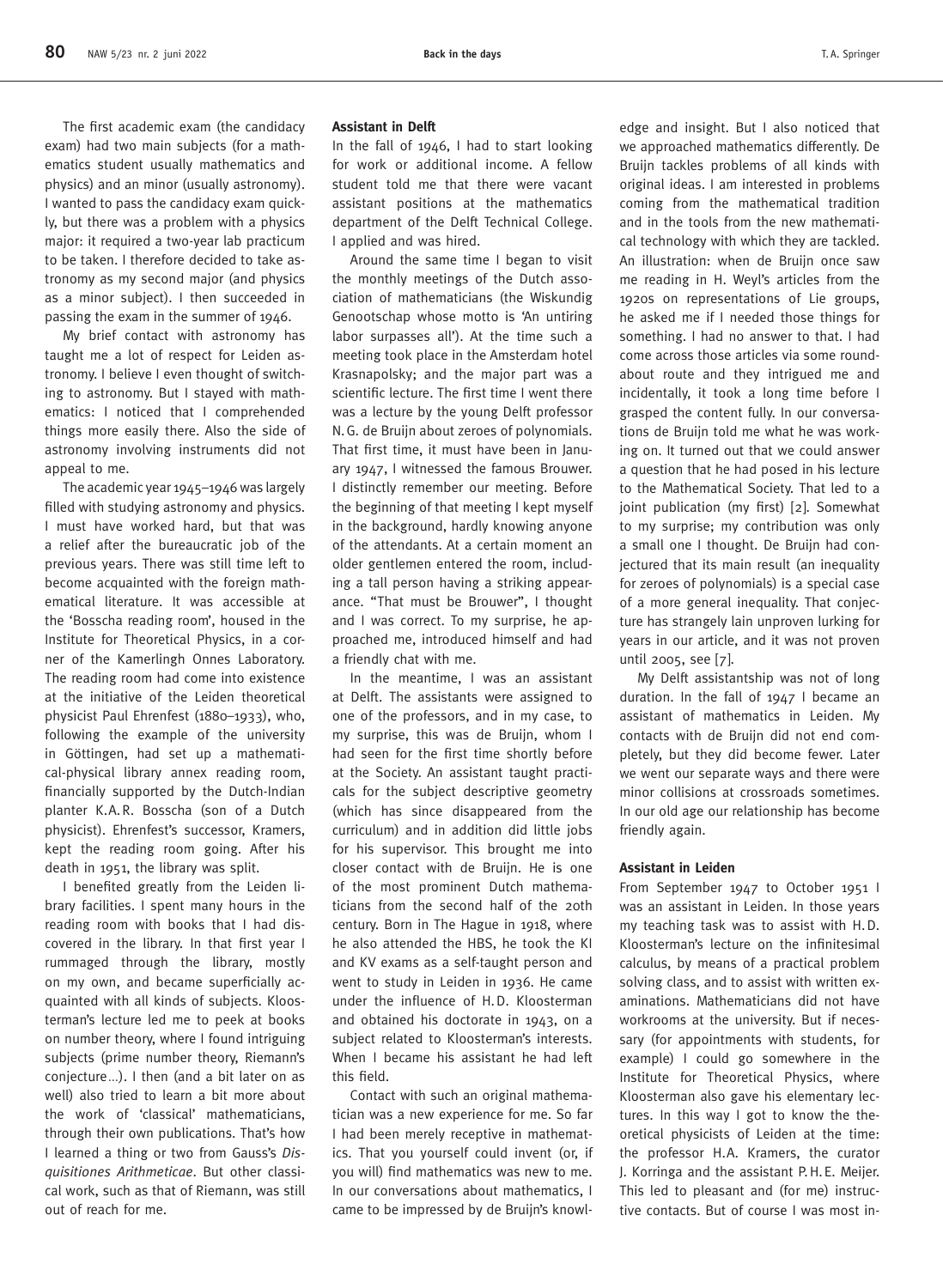volved with the mathematicians in Leiden and with Kloosterman in the first place.

#### **About H.D. Kloosterman**

Born in 1900 he did his final exams at the HBS in The Hague and in 1918 he went to study mathematics in Leiden. If I am not mistaken, he had already taken the KI and KV exams during his HBS period. Ehrenfest made it possible for him to continue his studies abroad in 1922, after his doctoral examination. First in Copenhagen with H. Bohr and then in Oxford with G.H. Hardy.

Kloosterman's 1924 dissertation deals with an old problem from number theory: The splitting of an integer into a sum of squares of integer numbers. He tackles it with the, at that time brand new, analytic method of Hardy and Littlewood. A few years later he found a refinement of that method, introducing what are now called 'Kloosterman sums', ingredients of modern analytic number theory.

Kloosterman spent a number of years in Germany. In 1930 he returned to Leiden as a lecturer. In 1947 he became a professor there. Kloosterman was aware of what was happening in international mathematics, including outside his own field. In the 1930s he thus discussed many 'modern' subjects in (non-compulsory) lectures in Leiden. Kloosterman's activities at that time did not contribute to a modernization of the somewhat ossified University mathematics education, then firmly in the hands of an older generation. The same goes for the Amsterdam activities of another 'modern' mathematician at that time, H. Freudenthal.

Kloosterman's main teaching task was teaching analysis in the first two years for students of mathematics and physics. His teaching, in content and presentation, was at a high level. He took great care with it. I have sometimes wondered whether

Kloosterman's teaching activities were not at the expense of his scientific production. During the forced closure of Leiden University during World War II, he (in his own words) found time to write a long article, which was published in 1946 [4]. He spoke about that work at the International Congress of Mathematicians of 1950 in Cambridge Mass. (as the only Dutch 'invited speaker'). In the academic treadmill, he would probably not have found an opportunity for long-term work.

During my four years as an assistant in Leiden I had a lot of contact with Kloosterman, primarily related to a calculus problem session for first-year students. At the beginning he took it in hand himself, later more was left to me. I learned from him how to deal with students: in a friendly way, not overbearing or belittling, but with some distance. Through many conversations I got to know Kloosterman better. It did not come to really confidential conversations; Kloosterman was a closed person and the same applied to me. But I learned a lot from what he had to say about mathematics and mathematicians. His statements often had an ironic undertone. Perhaps there was melancholy behind the irony, or a personal problem maybe...

### **First years in Leiden**

During the assistantship I could also prepare myself for the final doctoral examination. That didn't take much effort. Early 1949 I took the exam. Meanwhile I began to take an interest in group theory. I had already taken some things from van der Waerden's *Modern Algebra*. In Kloosterman's seminar on topological groups (on the basis of Pontryagin's *Topological Groups*) other aspects of group theory were discussed. I tried to understand something of Kloosterman's 1946 article. In this article he tackles a difficult algebraic problem

## **Special Issue of Indagationes Mathematicae in memory of T.A. Springer**

*Indagationes Mathematicae*, the scientific journal of the Royal Dutch Mathematical Society, has published a three-volume special issue in memory of T.A. Springer (edited by Gunther Cornelissen and Eric Opdam), containing the first (open access) English translation of his PhD thesis *On Symplectic Transformations*, https://doi.org/10.1016/ [j.indag.2021.12.003, as well as contributions by Bao, Bayer-Fluckiger, Brion, Carnovale,](https://doi.org/10.1016/j.indag.2021.12.003)  Ciubotaru, Cohen, Digne, Eberhardt, Esposito, Fenn, Fiebig, Gaitsgory, Garibaldi, Gille, Gross, Guralnick, Gurevich, He, Hoffmann, Howe, Jibladze, Juteau, Kac, Kato, Kazhdan, Knop, Lecouvey, Lusztig, Michel, Neher, Panyushev, Procesi, Rozenblyum, Serre, Solleveld, Sommers, Sorlin, Stokman, Stroppel, Taylor, Varshavsky, Yun, Ziegler, and van der Kallen.

(description of irreducible characters of the finite groups  $SL_2(\mathbb{Z}/p^n\mathbb{Z})$ ), with analytical tools. His analytical prowess somewhat overwhelmed me. But the algebraic problem was intriguing; it stimulated my interest in the character theory of finite groups.

At that time in the Netherlands, one was not very aware of what was going on in international mathematics. Every now and then something trickled through. From Kloosterman I heard about the optimal estimation of Kloosterman's sums, a consequence of the Riemann conjecture for function fields, proven by A. Weil (1906–1998) in 1939. The details did not appear until 1948, as applications of Weil's 1946 book *Foundations of Algebraic Geometry*. When I looked into the book I was impressed by the introduction and I thought "I have to read that book". It turned out not to be an easy read, I did not quite get through it, but my interest in algebraic geometry was awakened.

In 1948, for the first time I attended a lecture by a leading foreign mathematician in Leiden, namely the topologist Heinz Hopf (1894–1971). I was impressed by his lecture. He dealt with an elementary algebraic problem: understanding (not necessarily associative) fields over the real numbers. Hopf proved with tools from algebraic topology that the dimension of such an algebra is a power of 2. Those tools were foreign to me, but it was intriguing that here geometry (topology) was enlisted to help tackling an algebraic problem. Many years later it was proved with more subtle algebraic topology that only the powers 1, 2, 4, 8 are to be considered. To my knowledge, an algebraic proof of this last result is still not available.

When I was dealing with quadratic forms in the 1950s, I remembered Hopf's lecture, and I saw a way to deal algebraically with the case of commutative (non-associative) fields over the real numbers. There, only dimensions 1 and 2 come into play; Hopf had already shown this via topology. Later I had some dealings with the interplay between algebra and geometry, which I encountered in Hopf's lecture for the first time.

#### **To the PhD**

Although I had no clear plans for the future it was clear to me I had to produce a thesis in order to obtain the doctoral degree. It was obvious that Kloosterman would be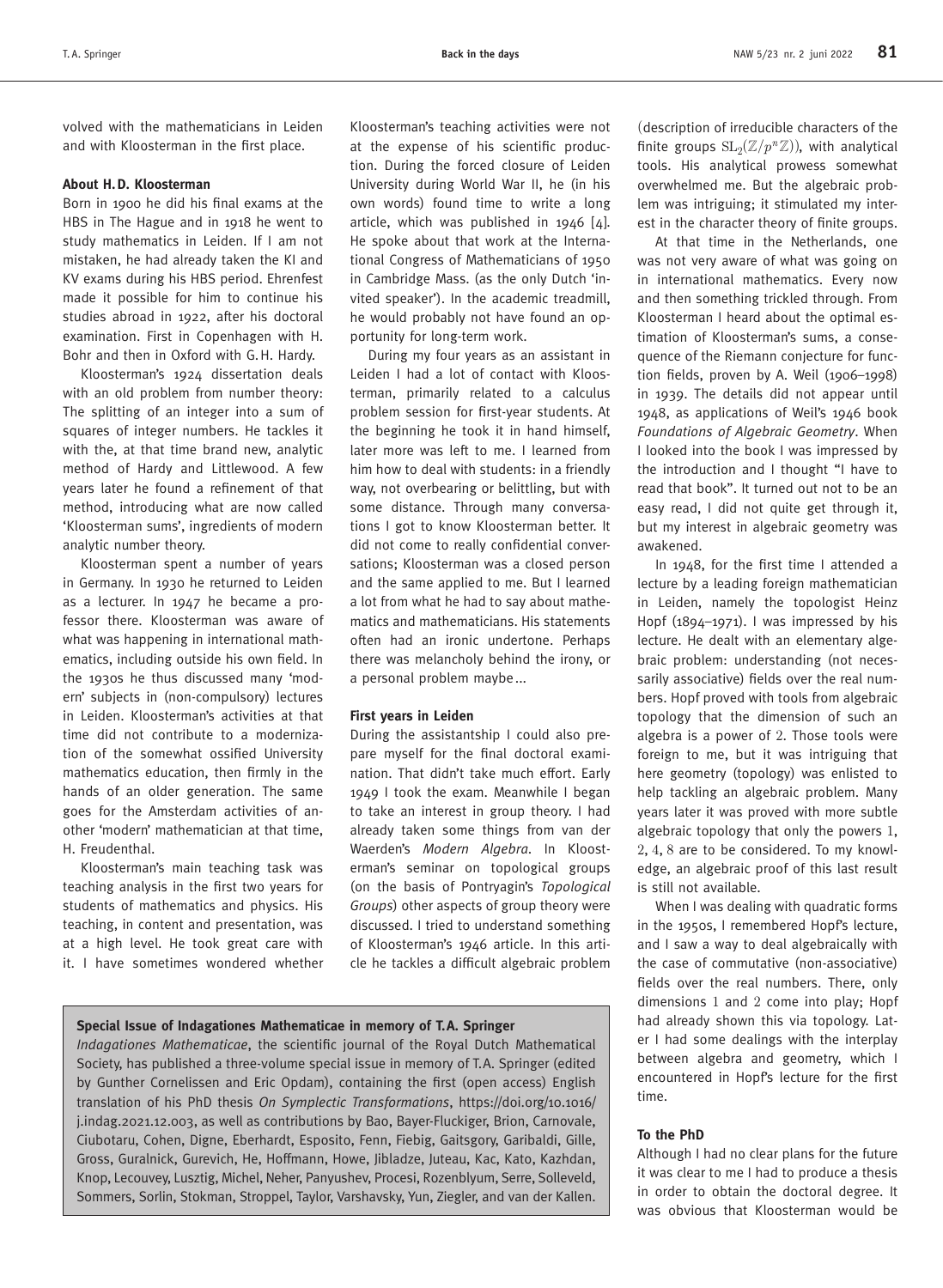the supervisor. He did not prescribe a PhD topic, but let me do my own thing. This is how it had been for his own doctorate as well. Kloosterman's analytical work on the character theory of the finite matrix group  $SL_2(\mathbb{Z}/p^n\mathbb{Z})$ , led me to ask whether one could also approach that case algebraically. That led me to search the literature for what was known about irreducible characters of this kind of groups and turned out not to be very much. G. Frobenius (1849– 1917), the father of character theory, had determined the irreducible characters of the groups  $PSL_2(\mathbb{Z}/p\mathbb{Z})$  (*p* a prime) and of the symmetric groups. I. Schur (1875–1941) had treated the groups  $GL_2(F)$  (*F* a finite field).

Could one do something for other finite classical groups such as  $\mathrm{GL}_n(F)$ ,  $\mathrm{SL}_n(F)$ or the finite orthogonal and symplectic groups? The name 'classical groups' had been introduced by H. Weyl (1885–1955), in the title of his book *Classical Groups* (from 1946). I knew that book, but found it rather difficult. However, it was clear to me that it offers views on technically subtle parts of mathematics, e.g. representation theory and invariant theory. Over the years, I have had much to gain from Weyl's book and also from other publications of his. I admire the way he approaches mathematics.

Useful to me was a, for that time, modern elementary introduction to the classical groups by J. Dieudonné (1906–1992), in his booklet *Sur les groupes classiques* (1948). At first I tried, following Schur, to find the irreducible characters of other linear groups, with  $GL_3(F)$  and  $GL_4(F)$ as the first to be considered. I succeeded in doing so in 1950. It seemed a suitable topic for a dissertation. But a little later I came across an article by Robert Steinberg which showed that he had already dealt with these groups in 1948, in his dissertation at the University of Toronto, with R. Brauer (1901–1977) as supervisor. I then tried to tackle another classical group: the symplectic group  $Sp_4(F)$ (*F* a finite field with characteristic  $\neq$  2). That did not succeed entirely. But an explicit description of the characters of a finite group requires knowledge of its conjugacy classes. For the group  $Sp_4(F)$  these were already described by Dickson in 1901. I was able to extend Dickson's work to the case of  $Sp_{2n}(F)$ , with *F* an arbitrary field of characteristic  $\neq 2$ . This did not seem to have been done in that generality and it became

the subject of my dissertation. I wrote it in the summer of 1951; the defence took place in October. The thesis was a short paper: about 35 pages. In later years it became customary at Dutch universities for doctoral students in mathematics to produce thick dissertations. In my opinion, the obesity of dissertations is a symptom of pomposity of supervisors. A dissertation is a first test of scientific competence. I don't see that 150 pages are necessary when it can be done in 30. It only costs the poor PhD student extra time and money.

There was something special going on with my doctorate. The Leiden Faculty of Mathematics and Physics had long ago put 'cum laude' on hold, allegedly because the famous H.A. Lorentz had not received 'cum laude' at his promotion. In 1951 it was taken out of the refrigerator: I seemed to be the first to receive it again. I myself felt that my dissertation did not deserve such an award. I was aware that it had little depth. I see now that I was a bit clumsy with my doctoral dissertation. The first thing is: I wrote the dissertation in Dutch, English would have been more efficient. I did intend to translate it. But during my stay in France after the PhD I did not get around to it. And after returning to the Netherlands I did not get around to it either.

A second awkwardness was that the conjugacy classes of other classical groups (orthogonal, unitary) had been left out. It would not have taken much trouble and space to say something about that too. Eventually an English exposé of my approach appeared in 'seminar notes' by Steinberg and myself in 1970 [10]. Therein the conjugacy classes were considered in the context of the theory of linear algebraic groups. But in 1951, that theory had not yet taken off.

## **Nancy**

Kloosterman advised me to spend some time abroad after the doctorate and suggested a stay in France, at the Université de Nancy, to which Dieudonné was attached. This was made possible by a scholarship for the academic year 1951–1952 from the French CNRS (Centre National de Recherches Scientifiques).

I left for Nancy at the beginning of November 1951 and I acclimatized quite quickly. I found out that a lot was going on in the 1951–1952 academic year in mathematics. The most prominent professors

were Jean Dieudonné and Laurent Schwartz (1915–2002). Dieudonné was someone with enormous work power, who at that time did a lot of work as 'secretary' of the mythical Nicolas Bourbaki, for example in the publication of new Bourbaki volumes (of which there were quite a few in the pipeline at the time). Recently, he had produced a initial text for a future Bourbaki volume on class field theory (which has still not appeared...) I was lucky that he lectured on this subject in 1951–1952. It gave me a background in algebraic number theory. At that time, the cohomological approach was not quite there yet, but the idèles of Chevalley and Weil were already playing a role. Dieudonné was an accessible person. Every week, at a fixed time, he had a chat with me, where I could come with questions and where he told me the latest news. Laurent Schwartz was a distinguished analyst. He had been awarded the Fields Medal for his work on distributions. He lectured on it in 1951–1952 and I followed his lectures with interest. Incidentally, in 1952 Dieudonné and Schwartz both left Nancy, for respectively the USA, and Paris.

Prominent foreign mathematicians such as C.L. Siegel and H. Whitney paid a short visit to Nancy and gave a lecture (in French). Several young mathematicians, like myself, spent some time in Nancy, from outside France there were, among others, Heinz Bauer (Germany), Paul Cohn (England), Heinz Jacobinski (Sweden), Paulo Ribenboim (Brazil). Then there were young Frenchmen (later prominent figures) who worked with Schwartz: Jacques-Louis Lions, Bernard Malgrange, Paul Malliavin. And of course there was Alexander Grothendieck, already a class act at that time. He was then working on his dissertation. I came into closer contact with several of them, mostly with Cohn and Jacobinski, and less with the French.

In the meantime I found out a few things about what the French mathematicians were working on. I heard about Leray's work in algebraic topology, for example his spectral sequences. And I learned that Serre and Grothendieck were considered the best of their generation. This kind of information did not penetrate into the Netherlands. I tried to find out more about several things. In Nancy the theory of topological vector spaces was in the air, because of its importance for distri-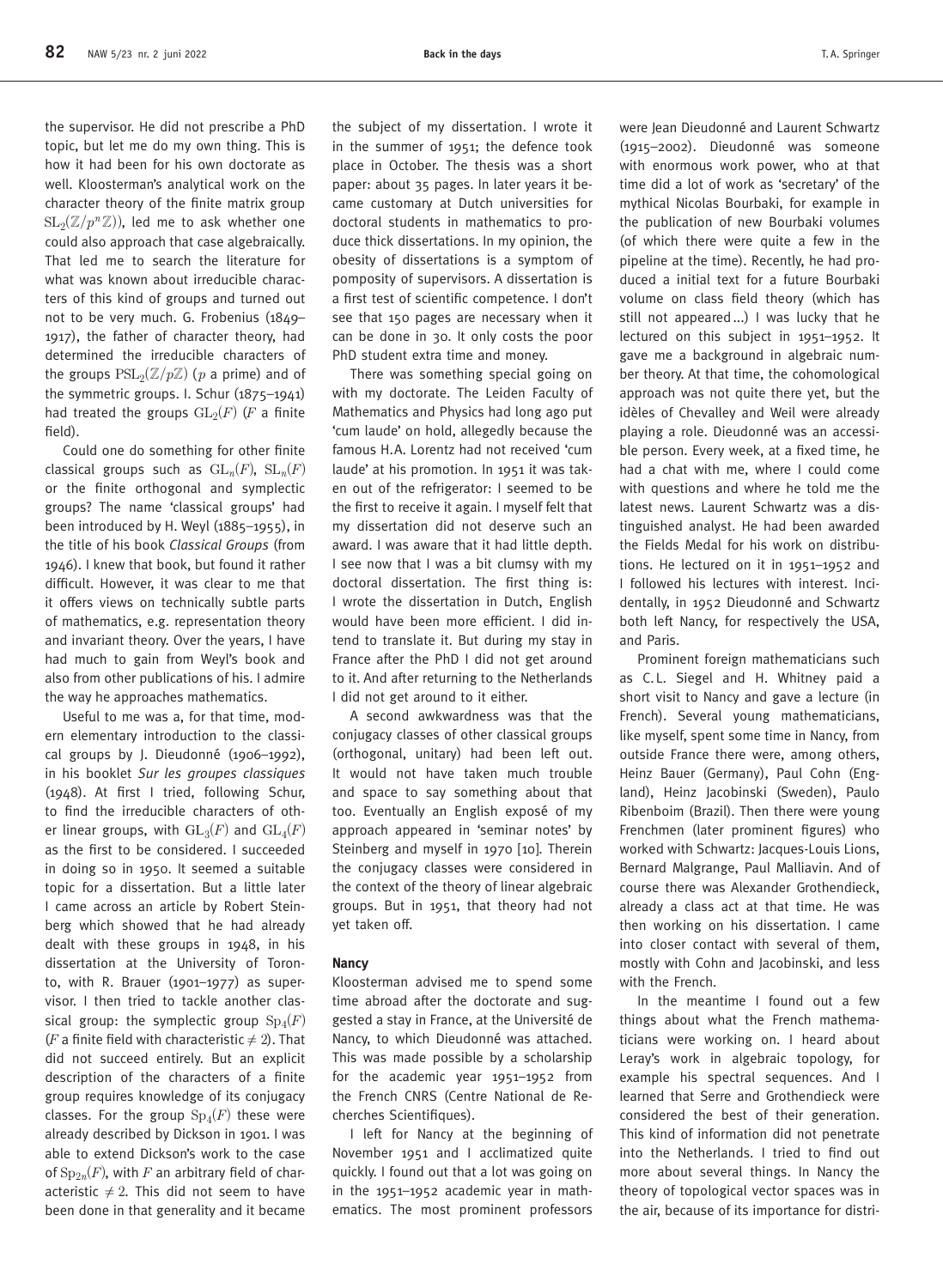butions. But that theory did not appeal to me. I studied Chevalley's recently published book on algebraic groups, and that book did not suit me. It would be superseded in 1957 by Borel's work. In retrospect, I would have been better off occupying myself with editing my dissertation.

During my stay in Nancy I published one small article, in the Parisian *Comptes Rendus*, in which I answered a question of E. Witt (in an article on quadratic forms from 1936). The answer is sometimes called 'Springer's theorem'. A few years later I learned from an article by Witt that this name is actually not sound: the answer was already given in the 1930s by E. Artin (but not published), see [13]. An example of the well-known phenomenon that naming in mathematics is quite often careless.

#### **Back to the Netherlands**

I had vague plans, after the stay in France, to look around a bit further abroad, for instance in the United States. But before I could do so, I received an offer via Kloosterman of a job at the mathematics department in Leiden and I accepted. There was a real danger of failure if I stayed abroad: in Nancy I had noticed that my knowledge and insight were lacking. It seemed to me better not to try to penetrate into the higher regions of mathematics, but to continue as an amateur provincial.

So in the autumn of 1952 I was admitted to the mathematics staff of Leiden University, as a scientific officer 1st class. That staff was only small: three professors J. Droste (analysis), J. Haantjes (geometry), Kloosterman (analysis and number theory) and a few temporary assistants. I was entrusted with part of the teaching of the first two years, which had previously been done by the professors, and a new course in 'abstract' algebra. That was a considerable teaching task, but I did not find it difficult. I enjoyed teaching interested students. I also learned from it: to explain something clearly you mustn't avoid details, but you must also keep a clear distinction between main issues and side issues. I never became a brilliant teacher.

#### **Quadratic forms**

In these days in Leiden I ended up in the theory of quadratic forms. If my memory serves me correctly this happened by reading M. Eichler's book *Quadratische Formen und orthogonale Gruppen*, which had just



Tonny and Tijnie Springer in 1953

appeared. I produced a couple of articles on the subject. One of them is about quadratic forms over a *p*-adic field *L* (with  $p \neq 2$ ). Such a quadratic form is a polynomial  $F(x_1, ..., x_n) = \alpha_1 x_1^2 + ... + \alpha_n x_n^2$ . I was interested in the case of anisotropic forms *F*, where for  $\xi_1, ..., \xi_n$  it holds that  $F(\hat{\xi}_1, ..., \hat{\xi}_n) \neq 0$  if not all  $\hat{\xi}_i$  are zero. Guided by the analogy with definite quadratic forms over the real numbers, I could analyze this case. This leads to a description of the Witt group of *L*, see [5].

Another aspect of quadratic form theory with which I was concerned was what is now called Galois cohomology of orthogonal groups. Let *L* be any field (characteristic  $\neq$  2), *F* a quadratic form over *L*. To *F* belongs an orthogonal group *G*, the group of linear transformations of variables with coefficients in an algebraic closure of *L*, which leave *F* invariant. Now Galois cohomology says that the isomorphism classes of *n*-dimensional quadratic forms over *F* are classified by a set  $H^1(F, G)$  (which is defined for any algebraic group *G* over *F*). In my Leiden time I had found a result that is more or less equivalent to this. My starting point was an old result by Fueter from 1919 which says (in modern language) that  $H^1(F,\text{GL}_n)$  is trivial (a noncommutative version of 'Hilbert 90'). I considered my result formal and not very interesting and did not publish it until a few years later. It was in 1962 at Princeton where I was attending a seminar by Borel on Galois cohomology when I realized that those formalities were worthwhile after all.

#### **To Utrecht**

In the summer of 1955 I was offered the position of 'lector' (lecturer) at Utrecht University. The lector rank was abolished in

1980. It was something like an 'assistant professorship'. A lector taught but had no administrative obligations. I accepted the offer and started in Utrecht in the fall of 1955. I thus somewhat offended the Leiden mathematicians, in particular Kloosterman. For in Leiden there was also a lecturership on the horizon and Leiden had and has a higher status than Utrecht with some people in the Netherlands. Maybe the reason I preferred Utrecht—my memory is a bit diffuse  $-$  is because the future looked less sluggish in Utrecht than it did in Leiden. In Utrecht Freudenthal was an active member of the older generation and from my generation one had van der Blij and van Est, whose interests were close to mine. But what happened in the future could not be foreseen. Indeed van der Blij and I worked together for a while. However, van Est left already in 1956 to Leiden, as successor of the geometry professor J. Haantjes, who had died unexpectedly.

#### **Freudenthal**

In 1955, at the Utrecht Mathematical Institute, Hans Freudenthal (1905–1990) was the dominant figure. Born in the vicinity of Berlin, Freudenthal studied at Berlin University in the 1920s, where he received his doctorate in mathematics in 1930, with Heinz Hopf as his first supervisor. He was educated by several (then and later) luminaries. He had become well versed in the modern mathematics of the time. At the invitation of L.E.J. Brouwer, he came to Amsterdam University, as an assistant in mathematics. There he developed great activity, resulting among other things in mathematical publications of a high level. He was one of the most prominent young topologists of the 1930s. In 1946 he was appointed professor at Utrecht University, where he set to work with great energy.

I have known Freudenthal in Utrecht for many years and I usually got along well with him. But we did not have intensive contacts. However, I did become interested in subjects that were in the air in Utrecht because Freudenthal was working on them: octaves (Cayley algebras) and the geometry of exceptional Lie groups. I was not yet familiar with Lie groups but Freudenthal's work also dealt with algebraic issues that I had some insight into. Hence the algebra of the octaves (on which I worked with van der Blij) and of the exceptional Jordan algebras (for which I found a new approach).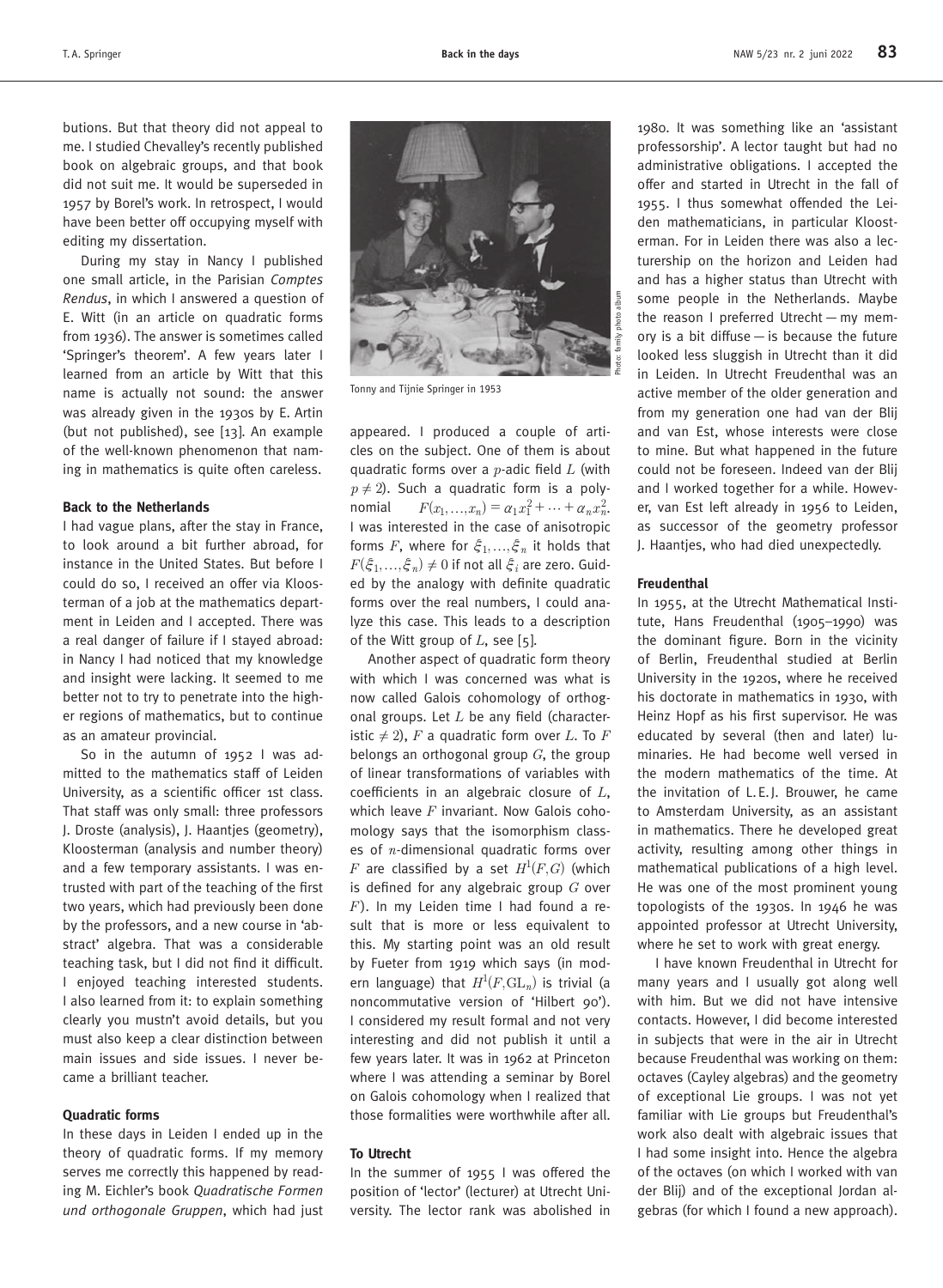I have always remained interested in these matters, as evidenced by a booklet of much later date [11]. Freudenthal always kept his interest in mathematics, as well as his good mathematical taste. But in my later years in Utrecht his activities lay mainly in the, unfamiliar to me, world of mathematics education. I gradually began to find myself in modern parts of mathematics that Freudenthal did not deal with.

# **First years in Utrecht**

Teaching first- and second year students in Utrecht was the domain of Freudenthal and van der Blij. My teaching task in Utrecht was in the later years of study, with subjects from algebra and analysis. More or less fixed lecture topics became Galois theory, complex function theory and Riemann surfaces. In addition, every now and then a special subject. I remember a rather advanced lecture in 1960–1961 on algebraic geometry, for an audience that partly consisted of staff members.

In the meantime, I had continued to dabble around. It became clear to me that knowledge of algebraic groups was necessary for a better understanding of the topics I had been working on. A first observation was that in the problem of my dissertation, over a finite ground field, good use could be made of a result of Serge Lang, which he had needed for other purposes, see [6]. It also became clear to me that I needed to become familiar with the work of Armand Borel (1923–2003) on linear algebraic groups from 1957, completed by Claude Chevalley (1909–1984) (their work could be found in the exposés of [3]). I also tried to get somewhat up to speed on what else was going on in mathematics. Very useful was an interuniversity colloquium (the 'Sheaves Colloquium') set up by N.H. Kuiper.

## **N.H. Kuiper**

Nico Kuiper (1920–1994) studied mathematics at Leiden University from 1937– 1941. In 1946 he received his PhD there on a subject from classical differential geometry, with W. van der Woude. During 1947–1949 he was assistant of O. Veblen at the Institute for Advanced Study (Princeton, NJ). In 1950 he was appointed professor of mathematics at the Agricultural College in Wageningen and in 1961 as professor at the University of Amsterdam. From 1971–1985 he was director of the Institut

#### **What are Springer fibers?**

To study  $2 \times 2$ -matrices up to conjugation, one can look at their trace and determinant. This gives a map

$$
\mathfrak{gl}_2 \to \mathbb{C}^2 : M \mapsto (\mathrm{Tr}\,M, \mathrm{det}\,M)
$$

for which the fibers can be written as

$$
F_{(b,c)} \coloneqq \left\{\!\!\left[\frac{\frac{b}{2} \!+\! X \! \quad -Y}{Z \! \quad \frac{b}{2} \!-\! X}\right]\! \!\!\!\! \right. X^2 \! - YZ \!=\! \frac{b^2}{4} \!- \! c\!\Bigg\}.
$$

This is a smooth quadric when  $b^2 - 4c \neq 0$ . In that case all matrices in the fiber have the same two different eigenvalues and hence they are conjugate. If  $b^2 - 4c = 0$  the fiber is a cone whose singularity correspond to a scalar matrix, while the rest are nondiagonalizable matrices.

The singularity of a cone  $C = \{(x, y, z) | x^2 - yz = 0\}$  can be resolved by looking at pairs of a point and a line on the cone on which it lies:

$$
f: \tilde{C} = \{(p, L) \mid p \in C, L \subset C \text{ and } p \in L\} \to C.
$$

For every point outside the origin there is a unique such line through *p*, so apart from the origin this map is one-to-one. Through the origin there is a line on *C* for every point at infinity, so the fiber is the projective conic  $\{(X : Y : Z) | X^2 - YZ = 0\}$ , which is a  $\mathbb{P}^1.$ 

A more conceptual approach uses the notion of a Borel subalgebra. This is a subalgebra  $b \subset gl_2$  that is conjugate to

the upper triangular matrices. Every matrix can be brought in upper triangular form, so the map

$$
\psi : \widetilde{\mathfrak{gl}_2} \coloneqq \{ (M, \mathfrak{b}) \mid M \in \mathfrak{b} \} \to \mathfrak{gl}_2 : (M, \mathfrak{b}) \to M
$$

is a surjection. It is a nice exercise to check that the fiber  $\psi^{-1}(M)$  consists of

- just one point if *M* is not diagonalizable,
- two points if it has two different eigenvalues, or
- $\mathbb{P}^1$  if  $M$  is a scalar.

Furthermore  $\psi|_{\psi^{-1}(F_{h,c})}$  is a resolution when  $F_{(b,c)}$  is singular.

This whole story can be generalized to arbitrary semisimple Lie algebras: the Springer fiber  $S_x$  of  $x \in \mathfrak{g}$  is the space of all Borel subalgebras  $\mathfrak{b} \subset \mathfrak{g}$  that contain x. T. A. Springer [9] has constructed an action of the Weyl group *W* on the cohomology of the fiber  $S_r$  (in our example  $W \cong \mathfrak{S}_2$  is the group of permutation matrices). This is an important contribution to the representation theory of Weyl groups. Springer fibers and their variants have been studied extensively ever since. For instance, 'affine Springer fibers' (Springer fibers in a context with power series) are crucial in the work of Ngo Bao Châu on the so-called 'Fundamental Lemma' in the Langlands programme, for which he got a Fields Medal.

des Hautes Études Scientifiques (IHES) at Bures-sur-Yvette near Paris. Kuiper developed into an internationally prominent geometer, with important contributions to global differential geometry. He was someone who easily made contacts and maintained friendly relations with many prominent mathematicians. He was well informed about recent developments and he tried to make them known in the Netherlands as well. The 'official' Dutch mathematics, at that time embodied in the Mathematical Centre Foundation, did not, however, make use of Kuiper's abilities. Many visitors stopped by Kuiper's house and were hospitably received by him and his wife Agnete.

The 'Sheaves Colloquium' was set up by Kuiper around 1955. The intention was to keep abreast of new developments.

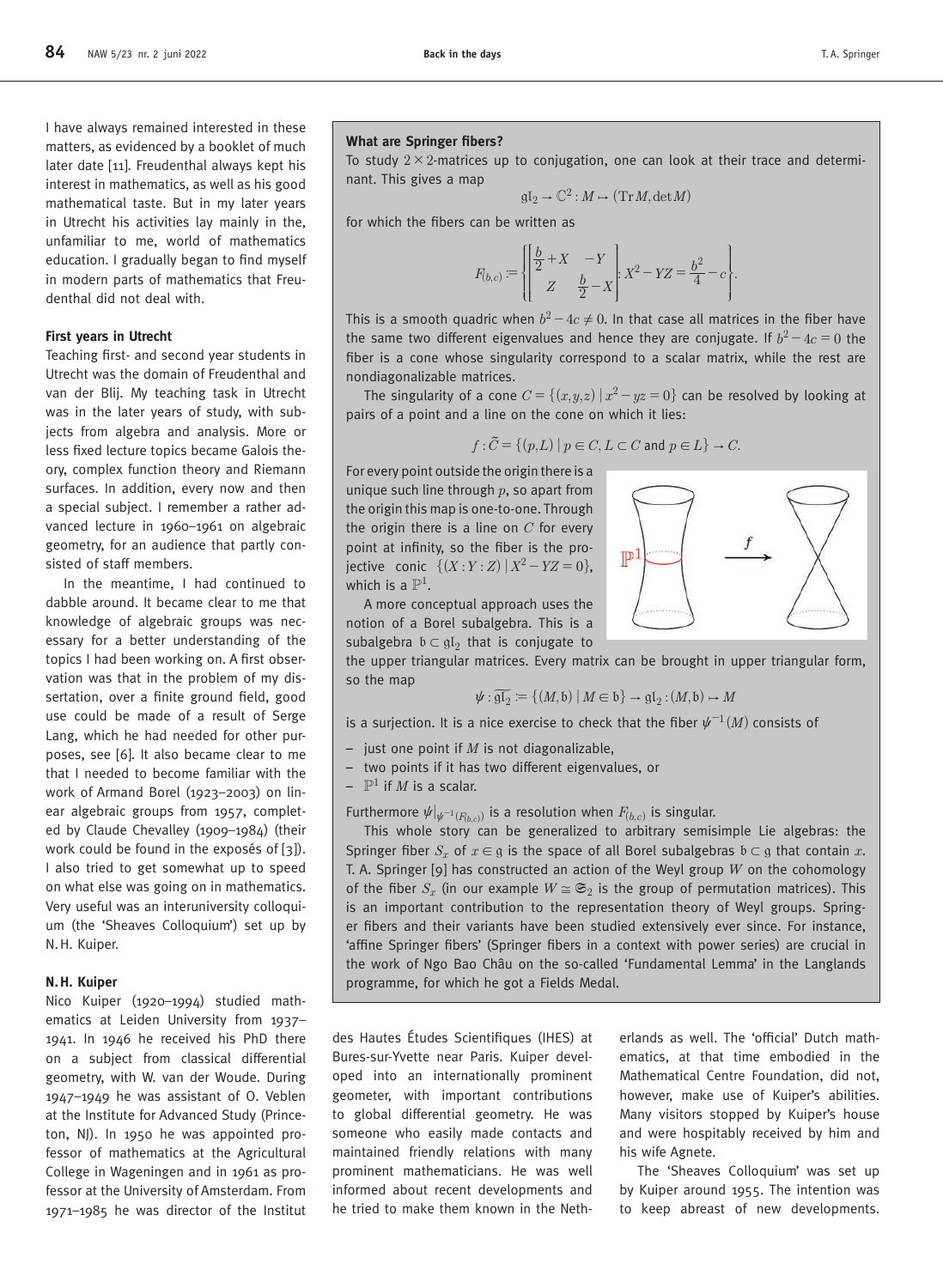I have no documentation about it, but I do have the dates of the meetings from 1960–1969 (I could not find anything anymore in 1970). These took place every two weeks on Saturdays, in different places, first Utrecht and Amsterdam, later also Leiden and Nijmegen. Most of the participants were from the younger generation, although Freudenthal also came to listen on occasion. Some of the topics that were discussed were: oscillation theory and applications, complex and Kähler varieties, automorphic forms, index theorem. I have good, but unfortunately hazy, memories of our meetings.

## **Princeton**

In the fall of 1960, I was surprised by an invitation from Borel for a stay in the upper echelons of mathematics, as a 'member' of the Institute for Advanced Study at Princeton. The benevolent position of Utrecht University authorities made it possible for me to accept the invitation. Thus I found myself in the United States from September 1961 to June 1962 with my family. Adapting to American life did not cost us much effort. Adjusting to the mathematical entourage cost me a little more trouble. I still considered myself a mathematical amateur and I entered an unknown world of mathematical professionals. I had to get used to that. The great mathematicians with whom I came into contact inspired awe in me.

There was a lot of news in the air and I tried to absorb some of it. Borel, in his 'seminar', covered recent work on algebraic groups over arbitrary fields, a prelude to his later work with Tits, and also discussed his work with Serre on noncommutative Galois cohomology. A great mathematician of an older generation with whom I had superficial contact was Weil. What I knew of his work impressed me. At the Institute he gave some lectures and at Princeton University he organized a weekly 'current literature seminar', which I attended. Weil had a sharp tongue which was not appreciated by everyone. I liked his sharp remarks, they were always to the point.

At the Institute I attended a 'seminar' by Harish-Chandra (1923–1983). He was then a 'member'; a few years later he became a professor at the Institute. He discussed his construction of the discrete series of representations of a non-compact Lie group, one of the highlights of the representation theory of those groups. I was not familiar Congratulated by Rudy Kousbroek with being awarded the Shell Prize in 1983

with the technical aspects of semi-simple Lie groups and I could therefore follow Harish-Chandra only partially. Nevertheless, I stayed onboard his seminar and later found out that some of it had stuck after all.

I got to know many contemporaries at Princeton. Some of them, with whom I stayed in touch with later on were Nagayoshi Iwahori (Tokyo), K.G. Ramanathan (Bombay), Hans Reiter (then in Newcastle, later for a number of years in Utrecht, then in Vienna) and especially Robert Steinberg (Los Angeles).

# **Mathematics at Princeton**

I gradually began to become familiar with linear algebraic groups. The work of my dissertation naturally led to problems about conjugacy classes in such groups. It turned out that Robert Steinberg was also interested in such problems. We got to talking about a question about conjugacy classes in finite Lie groups, which emerged in his work on modular representations of those groups and to which he did not yet know the answer. I saw that Lang's theorem about algebraic groups over a finite ground field, which I had come across earlier, could be brought into play with Steinberg's problem. With that, the problem was related to the question of the connectedness of centralizers in a semi-simple algebraic group. During an afternoon tea at the Institute we presented that question to Borel, who referred us to a recent article of his which answered an analogous question in the case of compact Lie groups. That put us on the right track and Steinberg's problem could be solved, see his article [12].

The course of events illustrates the usefulness of informal contacts. I owe a lot to the contacts with great mathematicians of my generation, such as Armand Borel, Jean-Pierre Serre, Jacques Tits. But I will not elaborate on them here. I do want to say something about another great mathematician: Alexander Grothendieck. My personal contact with him was of short duration, but it stimulated me.

#### **Grothendieck**

During my stay in Nancy I had already gotten to know Grothendieck superficially. About his work in algebraic geometry I heard from Nico Kuiper in 1957, if I am not mistaken, who had attended the first 'Arbeitstagung' in Bonn, where Grothendieck had presented his Riemann–Roch Theorem.

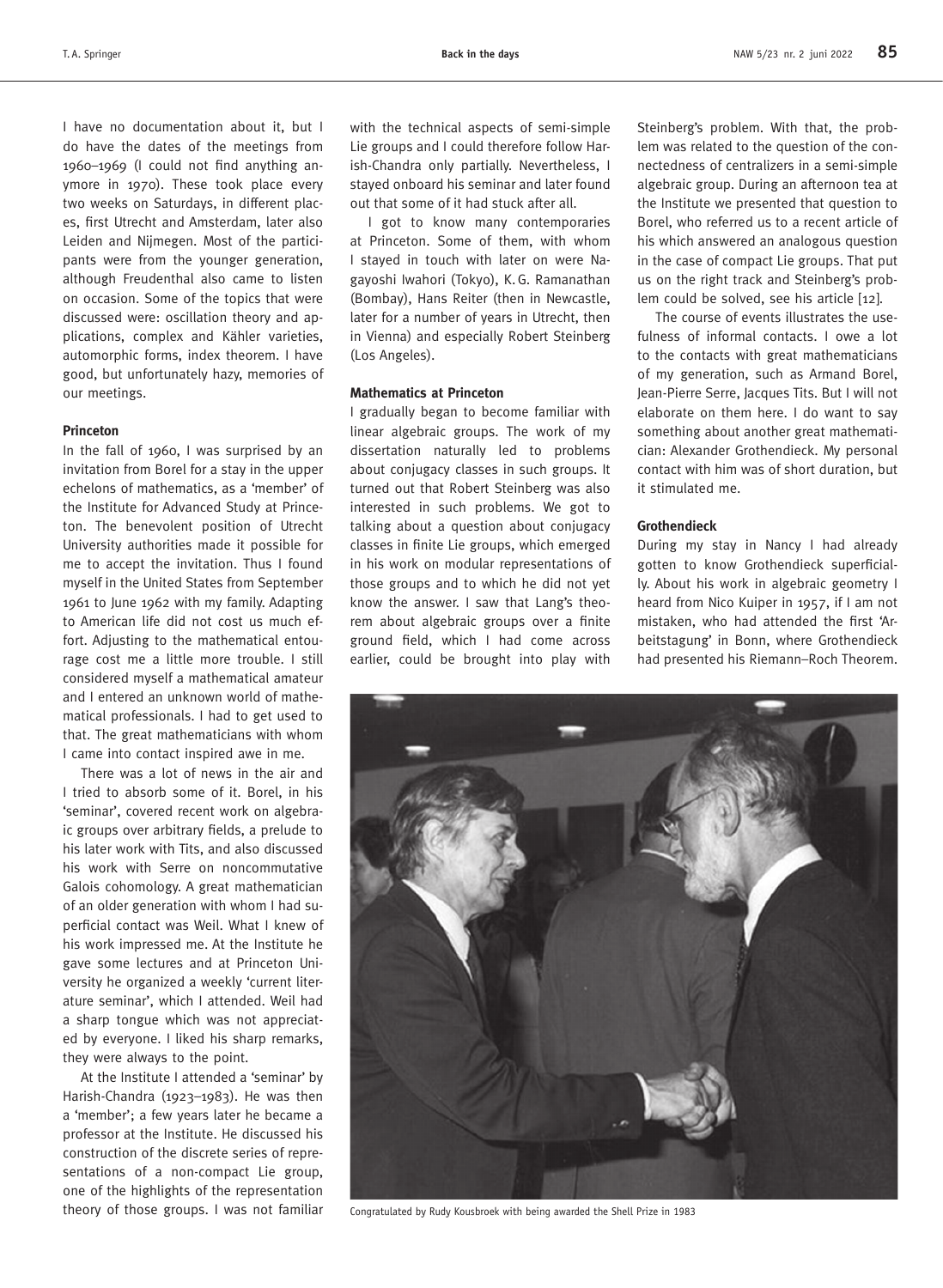#### **Memories of my father: 1957–1970, by Emmalien Springer**

One of my first memories is waking up in the middle of the night after we moved to Maarn in the beginning of 1957, I was 2 years old and scared by our new surroundings. My father took me on his arm, and we looked at the sky with the stars and the moon. He told me that the universe was infinite and expanding and that we were all part, albeit infinitesimally small, of this galaxy. That reassured me and it still does, as a matter of fact. Another memory from around that time is me drawing something and my father telling me that a line was a series of infinitely many points. For me this was just as normal as having a home and a life filled with books, papers, magazines, art, culture, classical music, games, the outdoors, lots of interesting and strange people and being interested in everything.

When we lived in Princeton in 1961–1962, we experienced a different kind of lifestyle: lots of parties and dinners where children were always welcome. Halloween, Christmas, Easter were exuberantly celebrated at the Institute and there were outings and dinners (with the Borels, who had two daughters, Dominique and Ann, my age, the Dworks, our neighbours: the Pottashes, later to go to Groningen, and the Truongs, later to go to Paris, and many others). I remember Andre Weil's still very French accent and John Nash walking the grounds surrounding the Institute hands clasped behind his back, my father telling me he was a smart and interesting man. It was a very open, creative and exhilarating atmosphere and I expect my father enjoyed our stay there: in his last will he left the Institute the money that came with the Shell Prize he got in 1983.

We came back to Holland in 1962; my father took the train to Utrecht, where the faculty was in the Boothstraat, a very cozy, peaceful and beautiful place. Freudenthal was always around, and the secretary gave us cookies and lemonade. When I started to notice that my parents were quite strange compared to the other folks in Maarn, we went, again by boat, to America in 1965, starting with a road trip from New York to a summer conference in Boulder, Colorado. After the conference, one of my fathers PhD students, Hans Mars, came along with us in our car on our way to Los Angeles and some of the national parks. After that trip we settled in Santa Monica and my father worked at UCLA. We got to see the lovely Steinberg couple a lot that year and went on trips to everything there was to see, as we were used to doing, every weekend and every holiday. After the summer break in 1966 we went back to Holland. Very much later, I must have been around 50, my father told me that it would probably have been better for all of us to have stayed in the States, but that he had the idea at that time that the schools were better in Holland (I started high school in 1966).

A vivid memory is of the French speaking mathematicians Verdier, Serre, and some others, being happy and doing acrobatics on the grass after dinner at the conference Local Fields (organized by Monna and my father) in Driebergen in the summer of 1966, after we had just returned from LA. I remember being

there every day. My father enjoyed himself hugely just like my mother, going out with the ladies, and us, the kids, seeing our American friends. I remember how in '67, '68 and '69, he would also enjoy the company and the intellectual atmosphere of the Tagungen in Oberwolfach.

After the summer of 1966 my father settled as a mathematician in Utrecht, and as a family we settled in Maarn. We had a fruit and vegetable garden, we would eat our own potatoes, beans, strawberries and other vegetables and fruits all year round. After we came back from LA my father started to cultivate asparagus beds, and we ate a lot of asparagus and to this day I am still not wild about them. My parents both liked to walk and hike wherever they were: I remember the cyclical gathering of brambles, chestnuts, mushrooms, an interest he shared with Corrado de Concini, and other edible and nonedible things you could find in the woods near Maarn. In Utrecht he would invite lots of mathematicians at the faculty, now in a new building on the Uithof. Then and untill his death, he loved to travel all over the world, preferably in the company of my mother, to share ideas with his fellow mathematicians. Later on I would joke that my father's mathematics took them abroad for about half of each year.

My dad was a convinced pacifist, like Grothendieck, and a very kindhearted man: he always wanted to help. All of his PhD students, and later my friends, came to our house for drinks, dinner and parties and were treated as equals, which was uncommon at that time, the sixties, in Holland: Hans Mars, Jan Strooker, Wilberd van der Kallen, Gerrit van Dijk, Arjeh Cohen and Henk Barendregt; I will have undoubtedly have forgotten some. My mother would organise drinks, dinners and parties for the people my father invited to Utrecht and for their friends, mostly scientists: Els Hornix, the families van der Blij, van Dalen, Kuiper, Laman, Murre, Monna, van der Sluis, Seidel, Reiter and Tits come to mind. My mother was a big part of my father's career: she edited his work, they talked a lot about everything, she founded the International Neighbour Group in Utrecht, found houses for visiting lecturers and organized outings and activities for the partners. Later on she became an archeologist, and would go to excavations, whilst my father would take care of us: very uncommon in Holland at that time.

My dad was not the run-of-the-mill father: he hated injustice, and fought, on many levels where he had influence, for justice and peace, he was humble and sensitive, could get impatient and short tempered, he showed me the shortsightedness of others ("not stupid, Emmalien," he would say, "just shortsighted"), he was the most morally sound person I have known (later on I found that he was right about a lot of things) and had strong opinions but tried not to judge, he loved good music, art, food, drink, conversation and discussion and was interested in almost anything. He died on his morning walk with my mother of an aneurism of the heart, still working on an article with Lusztig, I think. An extraordinary man with a kind heart, a good soul and a great mind.